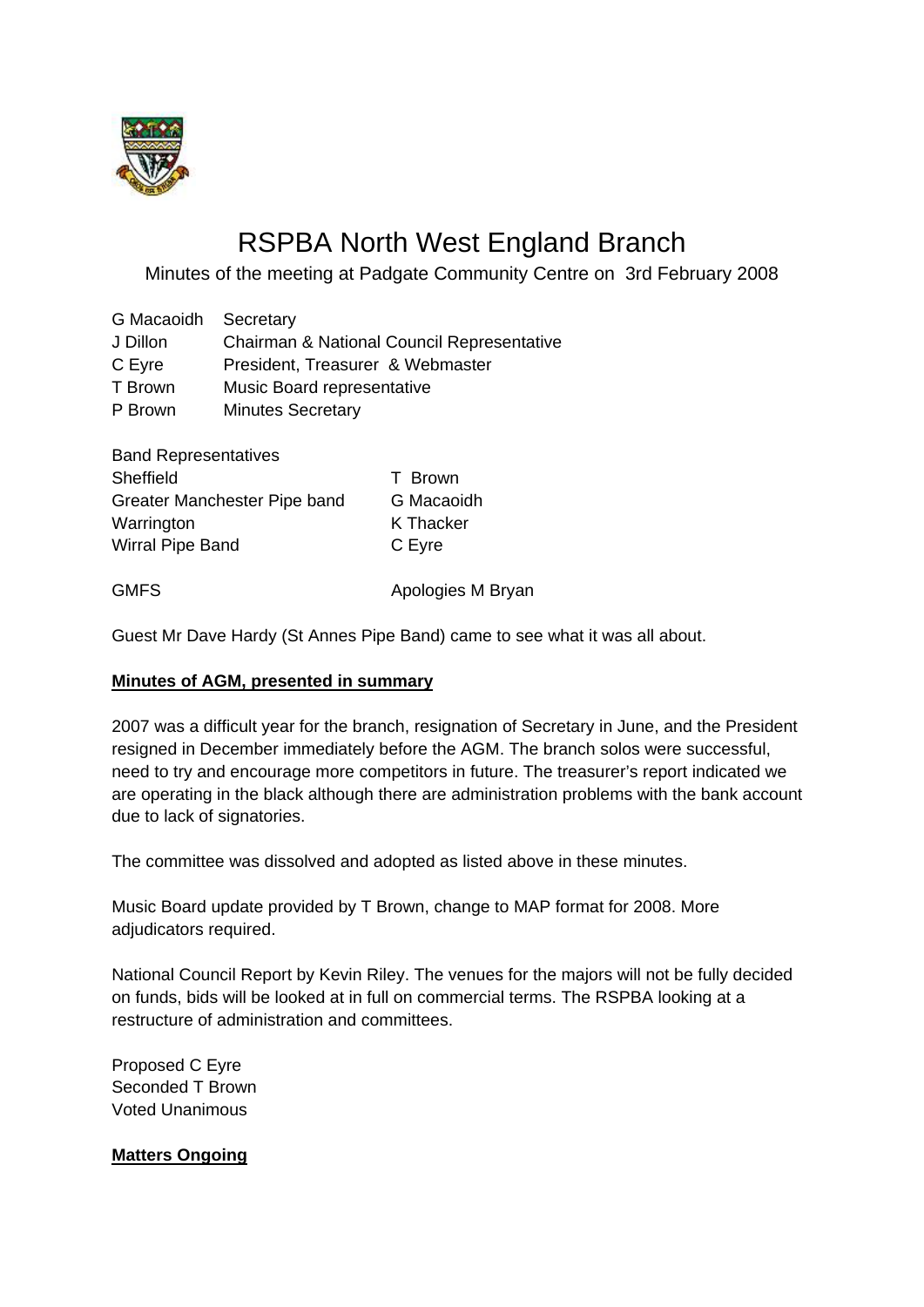- Send ideas Kevin Riley on Way Forward Action Paul Brown.
- Proposal on Junior and Juvenile parental access to major competitions Action Theresa Brown.

### **Secretaries Reports**

- 1. Details to be collated on the branch committee and be sent to the RSPBA Headquarters.
- 2. Adjudicator's courses to be run for "unattached" personnel. Branch feels that there is a need for any applicants who is willing to be trained to ensure the RSPBA has a pool available in the future, agree that costs and wastage need to be managed. Those interested would contribute/off set cost.
- 3. Indoor contest judges requested for our competitions, being chased by the secretary now the RSPBA contacts are back from holiday.

# **Treasurers Report**

Finances are in the black and solvent. The treasurer is working with the new committee to resolve signatories to the bank account. We are looking to pay by cheque when possible in the future. Float for Solos competition made available (and signed for) to Paul Brown.

## **Music Board Report.**

- 1. There is a project to document all the aspects of competition procedures to help the bands understand what are the procedures and format for the day. Local competition rules can apply to the details presented. All agreed that an easy set of procedures is what is required.
- 2. Pushing PDQB exams, Sheffield have put 8 through, more to go this year. The exams cover theory, playing and maintenance.
- 3. Do we look to establishing a serious English Championships, do we need to contact other branches.

# **National Council**

- 1. The 8th March is the AGM, need positive representation from the branch and England. George Purvis is to retire and the position is to be filled by Gordon Hammill.
- 2. Belfast and Glasgow have put in bids.
- 3. Branches have requested that the % of Prize Money to the RSPBA needs to be reduced or modified, some branches paying thousands of pounds others like ours nothing.
- 4. 2009 Homecoming to Scotland- what can the RSPBA do competition etc specific to the event?
- 5. Marching and discipline / bass drum sections do not apply in major competitions..
- 6. Lottery and Arts Council funds available but need to dress up what is required and put it in the terms the body required.
- 7. Try and push education, MAP and PDQB.
- 8. History of association to be published soon.
- 9. Drum Majors dress code to be published soon.
- 10. Way forward report for the association has been delayed, need to know what should the branch be offering our members?